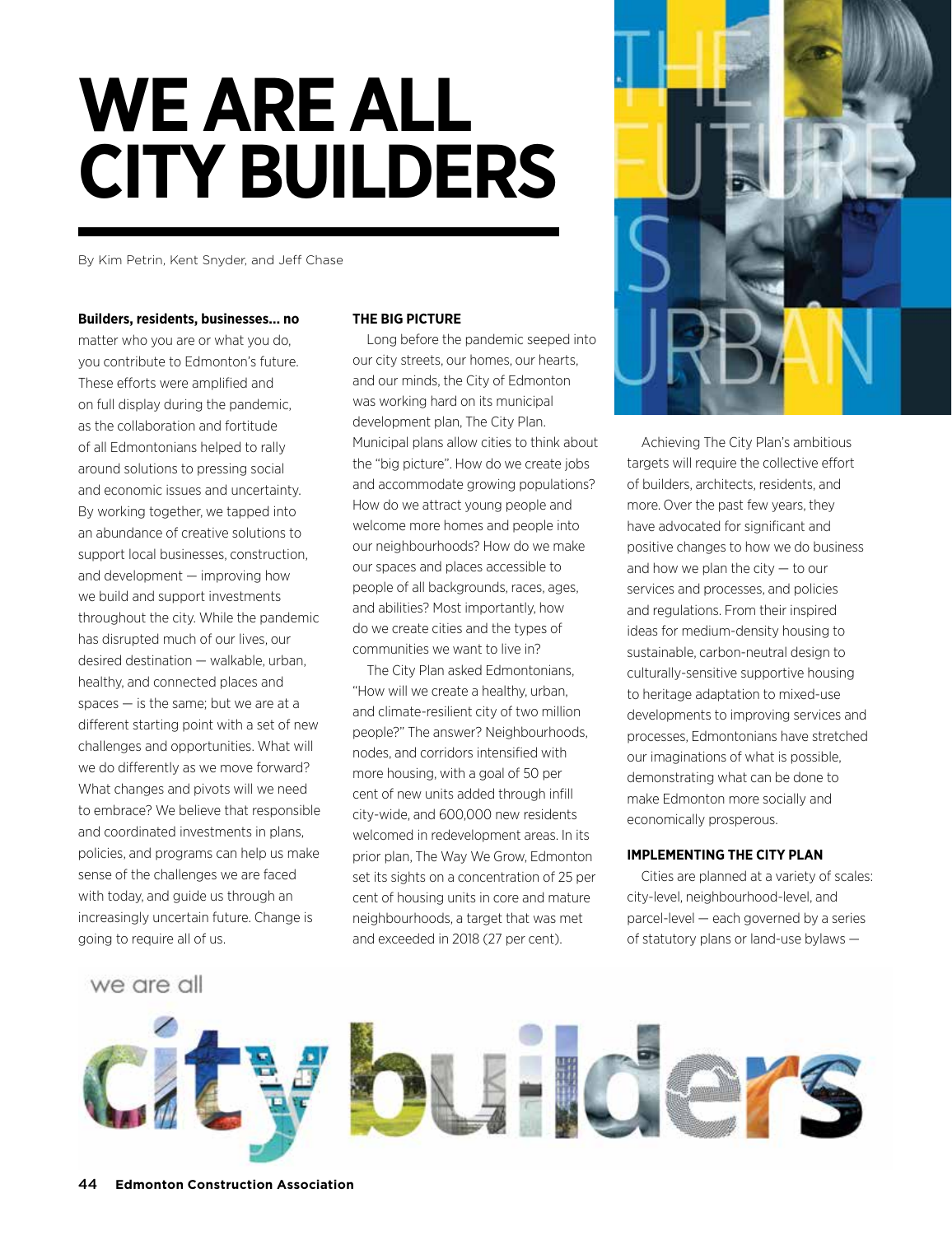

We know great things begin with great people. Now, with a combined total of 5,000 team members, our capacity to build, grow, achieve, and celebrate diversity is stronger than ever. Our people are the driving force behind our businesses, our economy, and our future. Our potential has never been greater nor the desire to shape our country stronger.





EDMONTON • CALGARY • GRANDE PRAIRIE • LANGLEY

**FOSTER PARK** 

**BROKERS** 



**Before After**

 **"Our goal is to have clients, not customers"**

**Capitall Exterior Solutions is an owner-operated company with over 30 years of experience.**

We offer these services with our own in-house hourly employees:

- Full exterior envelopes Windows and doors
	-

ı

• Siding, soffit and fascia • Vinyl membrane decking

# 18411 - 121 Avenue NW, Edmonton, AB T5V 1R2 Phone: **780-757-3930 www.capitall.ca**



Tufdek™ leads the industry in creating unique 3D designs replicating the look of other commonly used building materials. Our Designer Series product line are some of the most realistic vinyl designs on the market.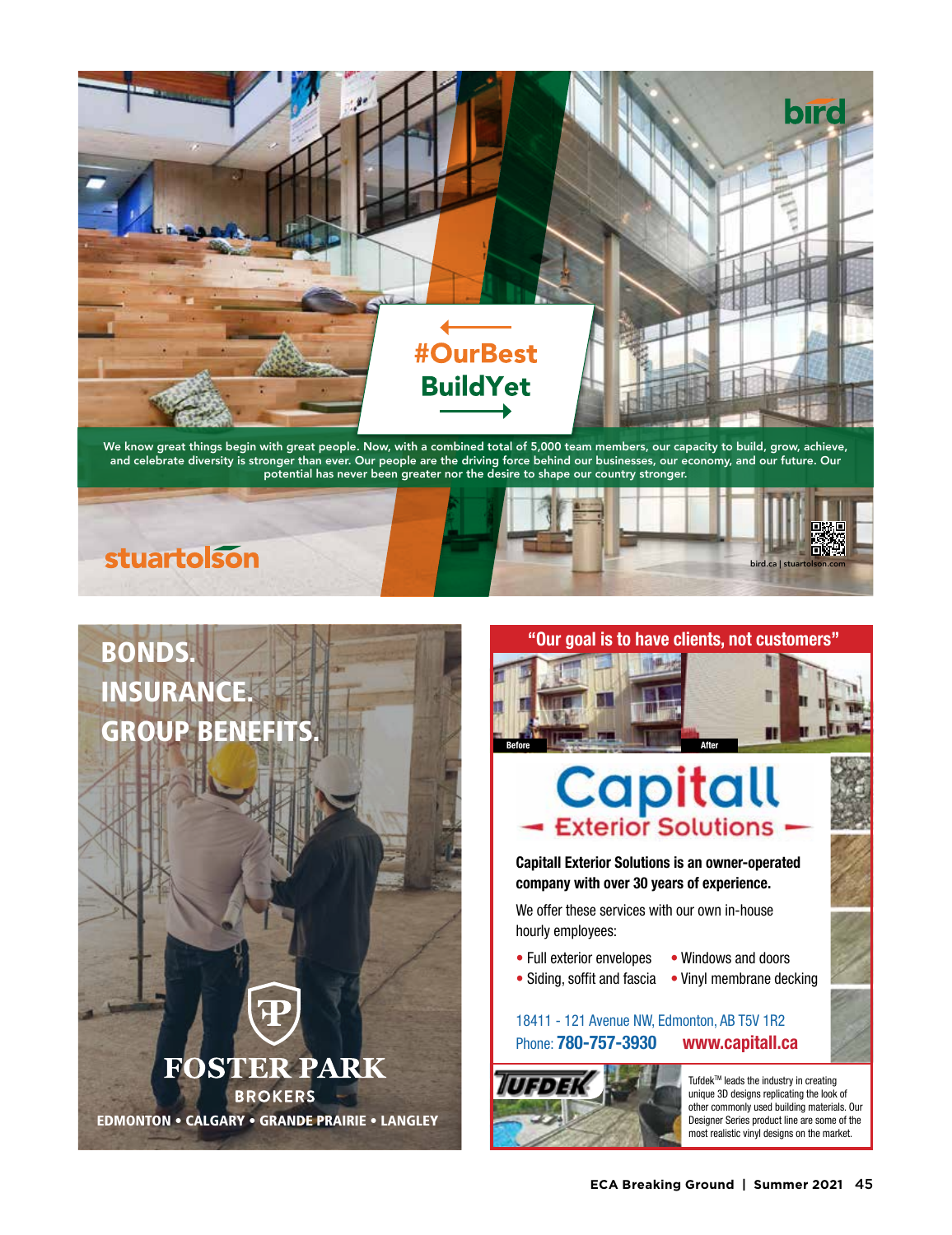

documents that legislate growth patterns and regulations for how land can be developed.

At the city-level, The City Plan lays the foundation for growth, painting a picture of where Edmonton might be headed over the next 50 years. An Edmonton that plants two million new urban trees; increases trips made by

transit and active transportation to 50 per cent; eliminates chronic and episodic homelessness; creates walkable, rollable, bikeable mixed-use communities; and nurtures vibrant nodes and corridors that support 50 per cent of all employment in Edmonton. An Edmonton that can serve those here today, and support and nurture those who come after us.



• Pipeline construction & maintenance • Mechanical fabrication & installation • Power & utility infrastructure • Horizontal directional drilling • Renewable energy projects

• Sewer & water

Robert B. Somerville Co. Limited 28674 - 96 Avenue Acheson, Alberta, Canada T7X 6J7

587.461.1555 www.rbsomerville.com

Over the next few years, the City of Edmonton is rolling out The City Plan's vision at the neighbourhood and parcellevel, with two important initiatives: district planning and the Zoning Bylaw Renewal Initiative. These efforts aim to complement each other to help simplify and streamline Edmonton's policies, programs, and services — all to enable a better life for Edmontonians.

At the neighbourhood-level, district planning will result in fifteen 15-minute districts, where residents can access an array of services, amenities, and attractions within 15 minutes of where they live. At the parcel-level, the Zoning Bylaw Renewal Initiative will result in a new zoning bylaw and improved technology and services to enable investment and development throughout Edmonton's districts.

## **15-MINUTE DISTRICTS**

Back in 2020, the "15-minute city" became a popular urbanist zeitgeist. Proposed by Mayor Anne Hidalgo, the 15-minute city envisioned a Paris that would ensure its residents had access to amenities, work, and other services, all within 15 minutes of their homes.

In Edmonton, a local version of the 15-minute city is being explored through district planning, housing, recreation, schools, and employment opportunities are envisioned as being able to be accessed within 15 minutes of one's home. Preparing the district plans will take a significant effort, including your participation, but we are confident the effort will result in more livable and equitable neighbourhoods that are investment ready. That is the vision, but how might we advance this aim? The first goal post is planning for growth to 1.25 million people; and the second is to complete district plans in parallel with Edmonton's Zoning Bylaw Renewal Initiative.

## **ZONING IS EVERYWHERE**

The Zoning Bylaw Renewal Initiative is all about zoning. And zoning is everywhere — from our parks and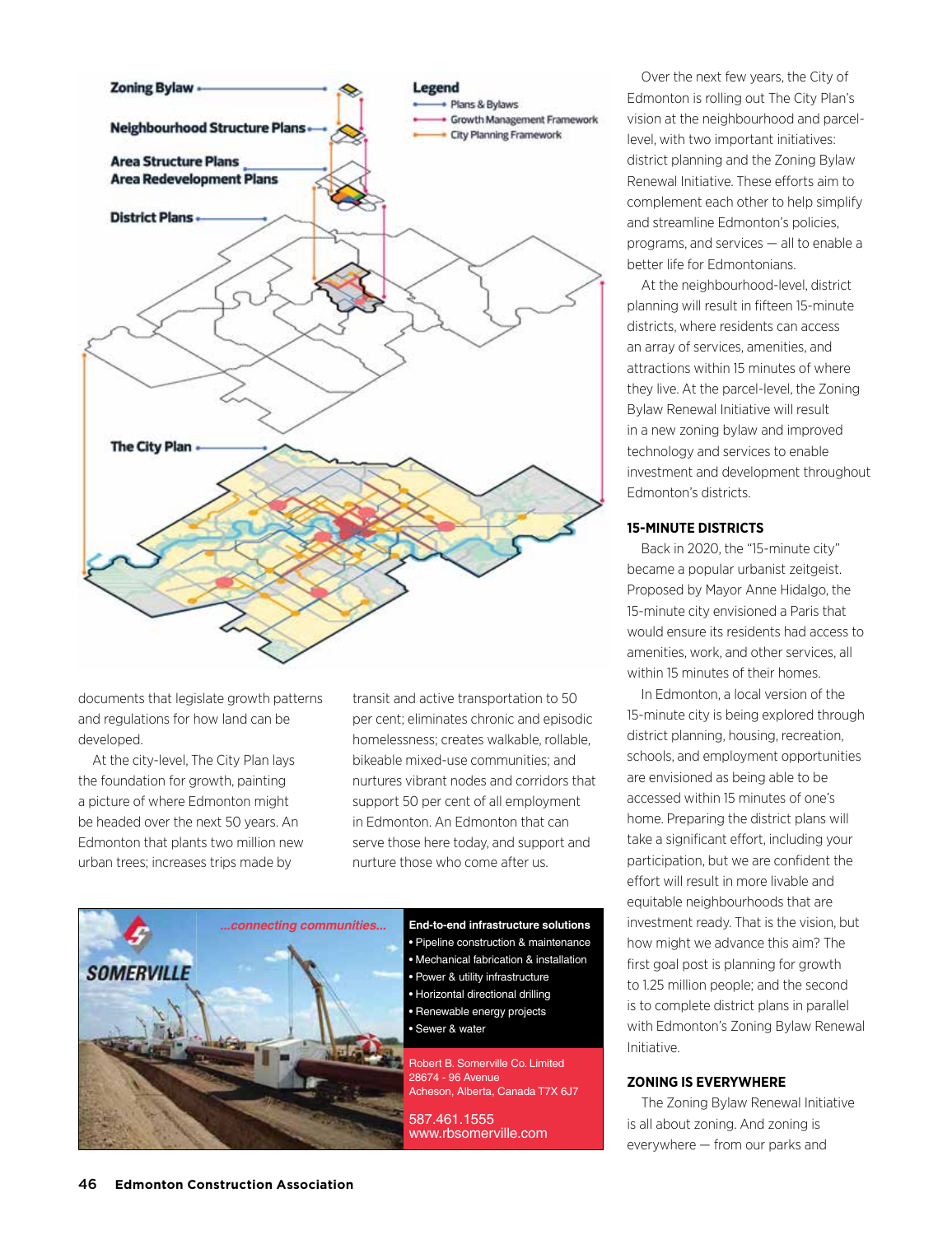playgrounds, to garden suites and the downtown core. The purpose of zoning is to determine what can be built where. It sets the rules for where new buildings should go, what types of buildings they can be, and what types of businesses and activities can happen on a property. Zoning guides growth in an orderly way to minimize conflicts between different activities and can improve the safety, public health, and welfare of its citizens and the environment.

The Zoning Bylaw Renewal Initiative asks, "How will Edmonton welcome new people, developments, and investments?" The answer is in a strategic, simplified, and streamlined zoning bylaw. Working towards this will help Edmonton enable people, places, and businesses to thrive and prosper.

The Zoning Bylaw Renewal Initiative will culminate in a new zoning bylaw, new technology and services for Edmontonians to more easily engage, and a city-wide rezoning process to align with the corresponding regulatory changes. This is all to support development investment, flexibility, and accessibility. Reducing regulatory complexity will make it easier to build and do business in Edmonton, and opens the door for innovative and sustainable designs. This work is underway and expected to be discussed at city council in the third quarter of 2022.

# **OUR CITY-BUILDING TOOLBOX**

The City of Edmonton is in the process of developing a series of tools, from a Growth Management Framework to a City Planning Framework to an Economic Action Plan, to support The City Plan and initiatives like district planning and the Zoning Bylaw Renewal. Tools premised on prioritizing investment, resources, and infrastructure in more efficient, transparent, and impactful ways.

The City Planning Framework project will create clear roles and descriptions for all planning tools, and implement an internal process to retire, update, and maintain plans. This work will ensure our planning tools are adaptive and





Glaze Wall Services provides professional installation of all curtain wall systems and commercial glazing, including unitized systems, window wall, stick build curtain walling, windows and doors.

Please contact Frank Russell for further information: 780-984-9835 or frankrussell@glazewallservices.ca